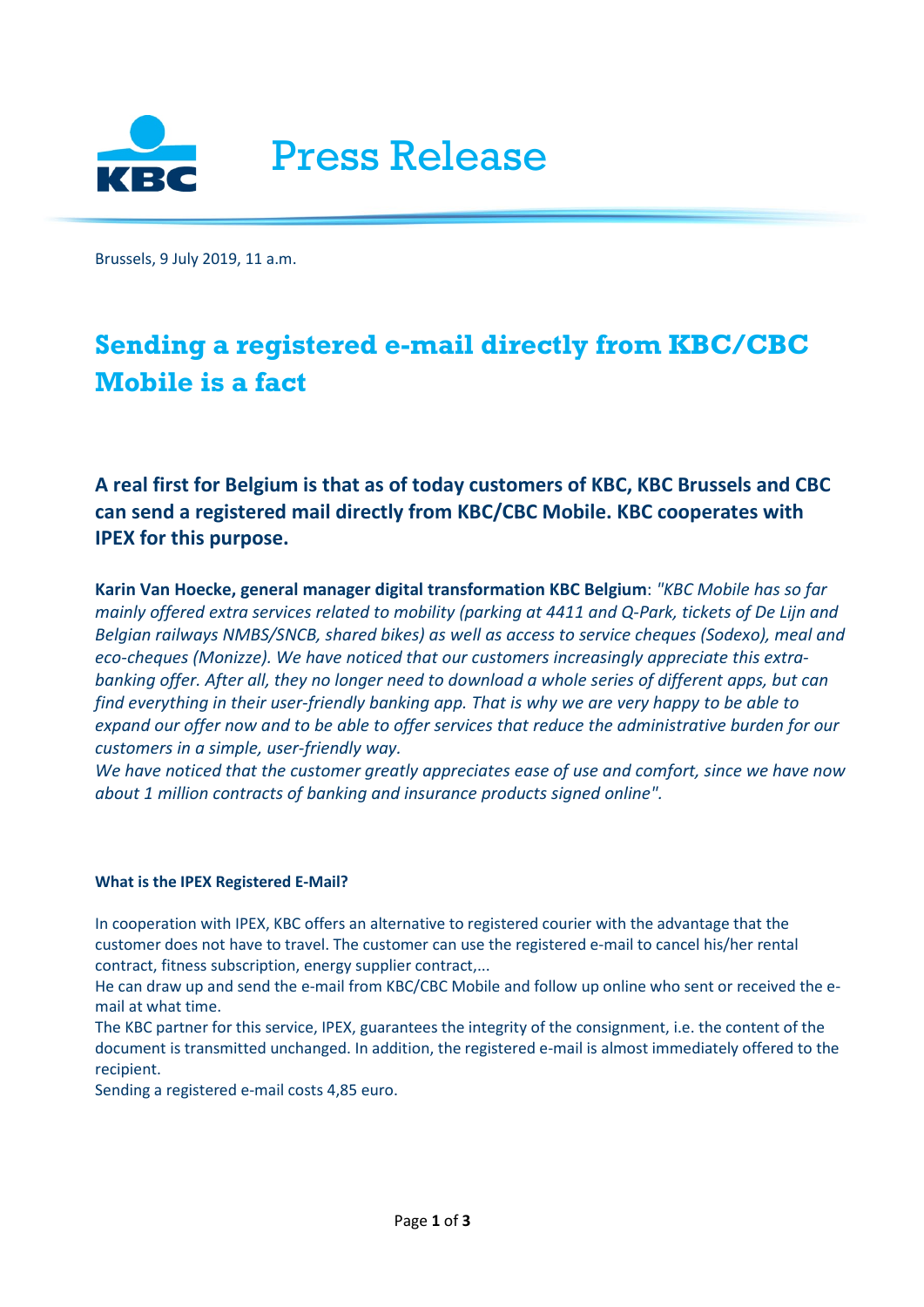

## **Registered e-mails**

Send a registered e-mail for 4,85 euros

- Easily add attachments and track your emails using Mobile.
- All you need is the e-mail address of the  $\sqrt{}$ recipient
- Get a delivery receipt and track the status of your registered e-mails
- Integrity of e-mail content is guaranteed by our partner IPEX

**Next** 

For more information: [press release of 18/6.](https://newsroom.kbc.com/soon-kbccbc-mobile)

**KBC Group NV Havenlaan 2 – 1080 Brussels Viviane Huybrecht General Manager Corporate Communication /Spokesperson Tel. +32 2 429 85 45**

**Press Office Tel. +32 2 429 65 01 Stef Leunens Tel. +32 2 429 29 15 Ilse De Muyer Tel. +32 2 429 32 88 Pieter Kussé E-mail: [pressofficekbc@kbc.be](mailto:pressofficekbc@kbc.be)**

**[www.kbc.com](http://www.kbc.com/) or can be obtained by sending an e-mail t[o pressofficekbc@kbc.be](mailto:pressofficekbc@kbc.be)**

**KBC press releases are available at** 

**Follow us o[n www.twitter.com/kbc\\_group](http://www.twitter.com/kbc_group)**